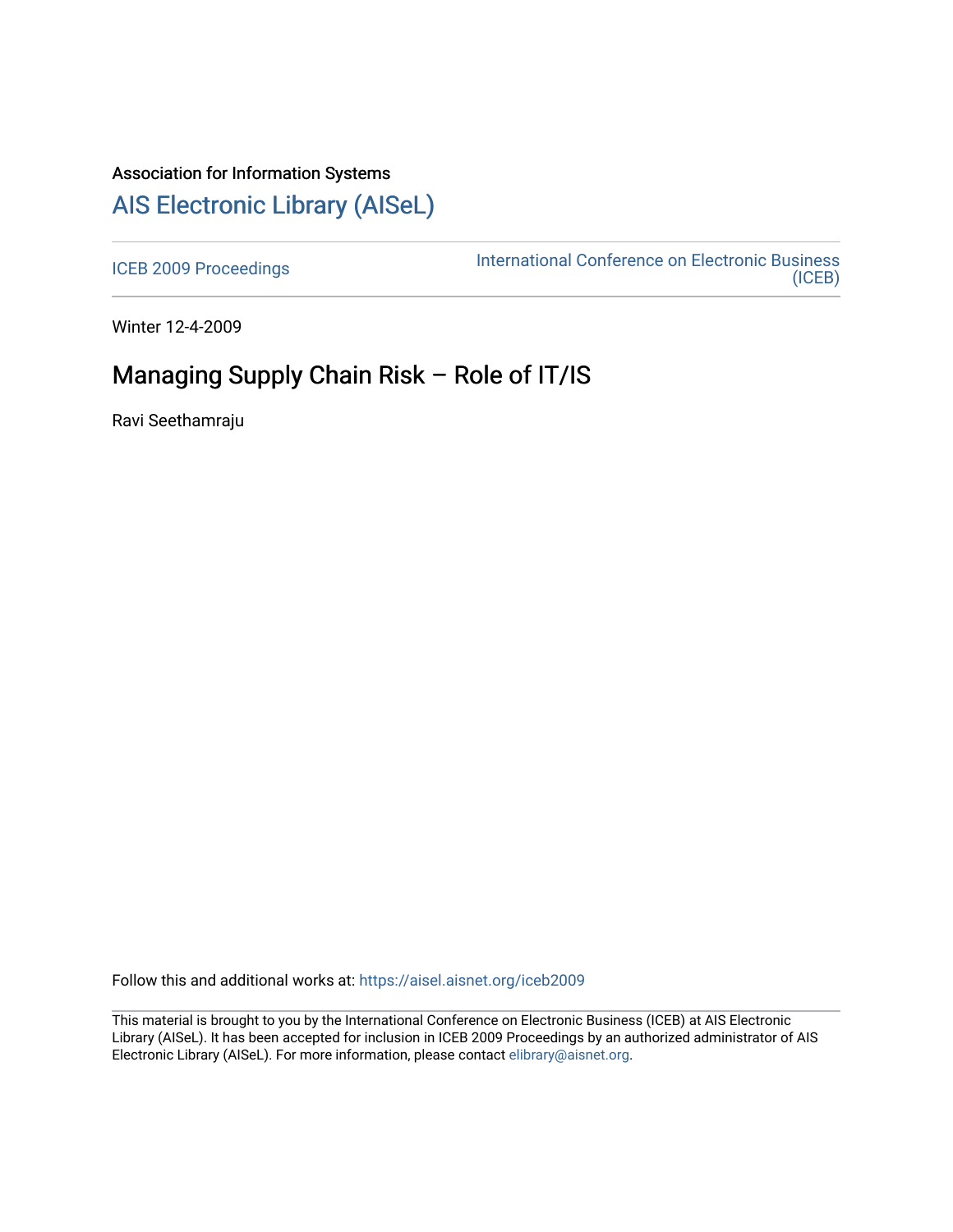## **MANAGING SUPPLY CHAIN RISK – ROLE OF IT/IS**

Ravi Seethamraju Faculty of Economics & Business The University of Sydney, Sydney, Australia r.seethamraju@econ.usyd.edu.au

## **Abstract**

Measures aimed at making supply chains more efficient and responsive have also made them more vulnerable and exposed to disruptions. These measures include increased off-shoring and outsourcing of manufacturing and product development activities, contract manufacturing, global sourcing, lean operations with reduced inventories, centralised distribution and warehousing, reduction of supplier base and tightly integrated supply chains. In addition to this increased sensitivity of supply chains, a significant increase in the frequency and number of events leading to major disruptions, and their magnitude is forcing organizations to take supply chain risk more seriously. This paper discusses the concept of supply chain risk, supply chain risk management, its dimensions and the role of information technologies in general, and enterprise systems in particular. It will discuss the challenges faced by business organizations in leveraging existing and future information technologies and systems and their double-edged role. While industry reference models have the potential to internalise supply chain risk management processes, their ability in identification and mitigation of the supply chain risk is limited and depends upon other IT-dependent factors, such as information visibility, trust, security of intellectual property information, ability to collect snapshots of demand, inventory and capacity at key nodes in the supply chain, and the sense and respond capability of the organization to deal with material flow disruptions.

**Keywords:** Supply chain risk, Information technologies, Enterprise systems, SCOR.

## **Introduction**

In the past decade, supply chain management has become a key competitive weapon for organizations and many large and small organizations have developed and implemented strategies to improve their supply chain performance. While the majority of these efforts focused on the improvement of cost efficiencies, organizations have generally underplayed the risks from supply chain disruption and paid less attention to the effectiveness of their supply chains (Hendricks & Singhal 2005). Though classic solutions, such as excess capacities, built-in slack in delivery times, and excess margins to cover costs of returns, have been deployed for minimizing supply chain risk in the past, they are not considered reliable in an environment dominated by Just-In-Time (JIT), off-shoring and outsourcing of business processes and globalised supply chains. Information technologies in general have played a major role and complemented these traditional solutions. By facilitating improved visibility of information and integration of processes, information technologies in general, and the current suite of enterprise systems in particular, are expected to play an important role in managing the supply chain risk.

In addition, the industry standard process reference models, such as the SCOR (Supply Chain Operations Reference) model, have facilitated standardization of processes and information across the supply chain and contributed to improvements in supply chain performance. While the contribution of these information technologies and industry-standard process reference models to the efficiencies of the supply chains are well identified in the literature, their ability to contribute to the identification and mitigation of supply chain risks is not known. This paper reports on a study investigating the role of an enterprise<br>systems-en36+abled environment and the systems-en36+abled environment and the implementation of a SCOR model in managing the supply chain risk. It presents a brief review of the literature on supply chain risk management and the role of information technologies in managing the risk and identifies gaps in the literature. It will then discuss the research model, the methodology adopted in the study and the preliminary findings and implications.

## **Literature Review and Context**

Managers are increasingly challenged to address a variety of opportunities and risks at both operational and strategic levels. Risk is studied in various disciplines, such as accounting, finance, information technology and operations (Cucchiella & Gastaldi 2006). Risk is defined as the likelihood for an uncommon event to happen, and the negative effects this event will have on the organization (Khan & Burnes 2007). Risk therefore depends on the probability of the event, the number of possible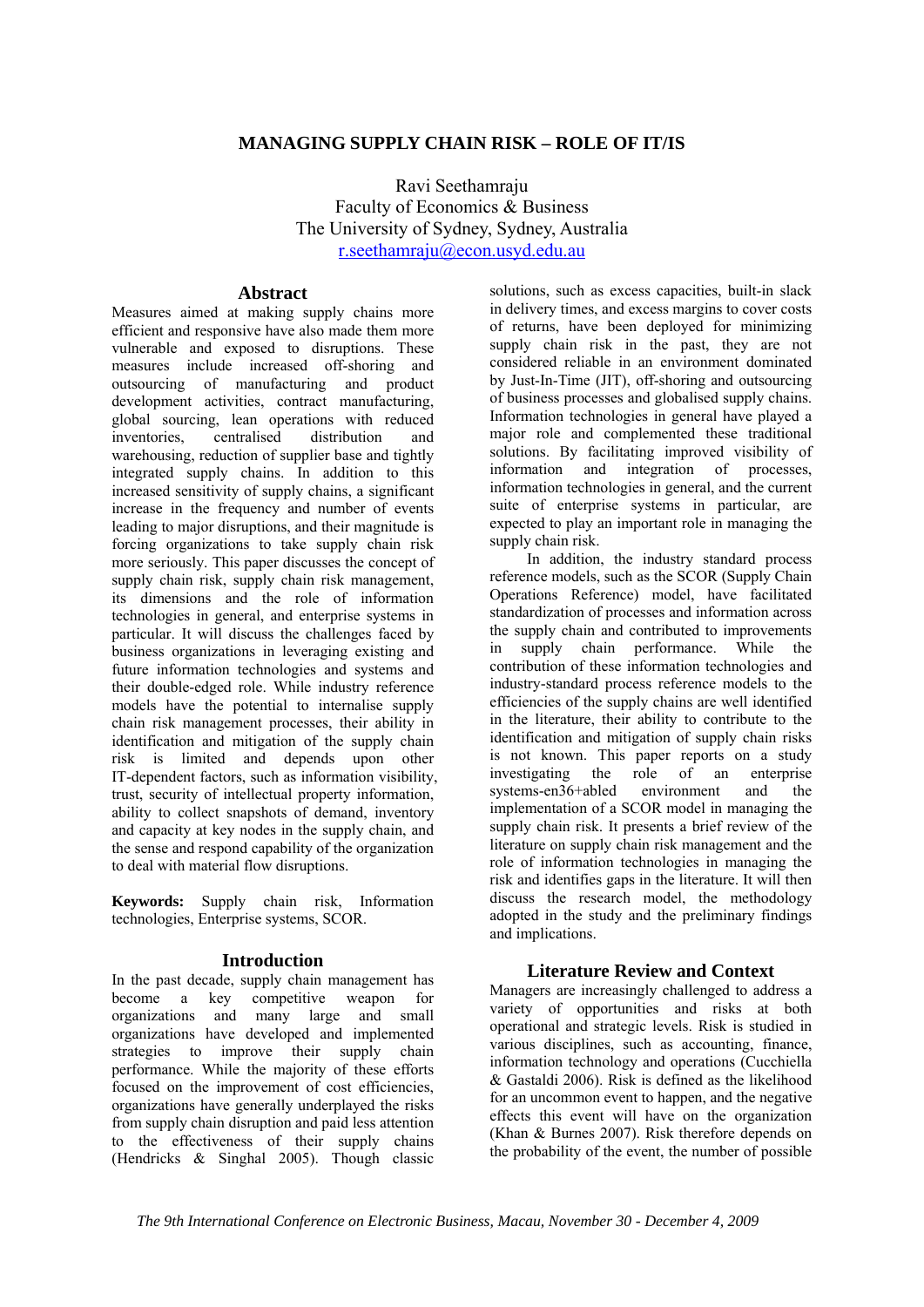outcomes, the significance of these outcomes (Mitchell 1995, Khan & Burnes 2007) and the pathway that leads to the event (Ritchie & Brindley 2007). It is debatable whether risk is subjective or objective and whether it is positive or negative. If it is subjective, it is dependent on the values and standings of the organization and managed on an individual basis; if it is objective it would be possible to develop general structured tools to measure and manage risk (Khan & Burnes 2007). In general risk management literature, risk is almost always considered as something negative (Mitchell 1995, Harland et al 2003) and managing risk is considered equivalent to minimizing risk. In addition to the concept of its measurability, its relationship to uncertainty is also an issue.

Absence of precise meanings and interpretations in the general literature on risk and its application to the supply chain risk management area makes it hard to transfer the wide range of risk management tools available in the general literature to supply chain risk management (Khan & Burnes 2007). Suggesting that supply chain risk stems from variations in information, material and product flow, Gaonkar and Viswanadham (2007) defined risk in the supply chain as the distribution of the loss resulting from the variation in possible supply chain outcomes, their likelihood and their subjective value. Thus, the supply chain risk affects both upstream and downstream operations in the supply chain and can be expressed as a product of the probability of disruption and the impact of such disruption.

#### **Significance of supply chain risk**

Relatively unstable operating environment and increasingly sensitive supply chains mean that modern supply chains are more vulnerable than ever. There has been an increase both in the potential for disruptions and in their magnitude (Elkins et al 2005). There has been a long-term upward trend in the number of catastrophic events and the amount of economic and insured losses since 1950 (Munich Re 2007). Thus, external environmental factors that are outside the control of the organization, as well as internal factors, have made the supply chains vulnerable and sensitive to disruptions.

Globalization of markets and increased competitive pressure has compelled firms in almost all industries to make their supply chains efficient and more responsive. By outsourcing and off-shoring manufacturing, and research and development activities, reducing inventories by Just-in-time strategies, reducing supplier base, single sourcing, and by collaborating more intensely with other partners in the supply chain, companies have achieved lean and efficient supply

chain processes (Gaonkar & Viswanadhan 2007, Fisher 1997, Lee 2002). Outsourcing manufacturing operations, focusing on reducing inventories and excess capacities and single sourcing, together with globalization and complexity in today's interconnected supply chains, have made companies more vulnerable to disturbances in the supply chain (Harland et al 2003, Cousins et al 2004, Zsidisin 2003). Supply chain disruptions can also adversely affect the stock price and shareholder value of an organization (Hendricks & Singhal 2005). The leaner and more integrated a supply chain, the more vulnerable it is (Faisal et al 2006). In fact, today's supply chains are more vulnerable than ever to major disruptions (Wagner & Bode 2008).

#### **Types of Supply chain risk**

To be able to evaluate and manage risk in supply chain, it is important to understand the different types of risks that can occur, where they stem from, which events make them occur and what drives them. Several authors have classified the risks in supply chains differently - while some have classified according to the sources of risk, others have used causes, or sources of uncertainty, as explained below.

Problems in supply chain result from a variety of incidents, such as natural disasters, labor disputes, economic instability in suppliers, actions from competing companies, instability in infrastructure, new technologies, etc. (Chopra & Sodhi 2004, Gaonkar & Viswanadham 2007, Kumar & Viswanadham 2007, Faisal et al 2006). Ritchie and Brindley (2007) define seven different sources of risk in supply chain – environment characteristics, industry characteristics, supply chain configuration, supply chain members, organization's strategy, problem specific variables and decision making unit. Similarly, Wagner and Bode (2008) divide supply chain risk sources into five groups – supply side, demand side, regulatory, legal/bureaucratic, infrastructure and catastrophic. Chopra and Sodhi (2004) divide risks into nine different groups – disruptions, delays, systems, forecast, intellectual property, procurement, receivables, inventory and capacity. Cucchiella and Gastaldi (2006) classify risk according to sources of uncertainty – available capacity, manufacturing yield, supplier quality, internal organization, competitor action, information delays, stochastic cost, political environment, customs regulations and price fluctuations. Gaonkar and Viswanadham (2007) classify risk according to the events leading to risk – deviation, disruption and disaster. It is possible to design a robust supply chain that is protected against deviation and disruption, but it is impossible to be immune to disaster. Zsidisin (2003)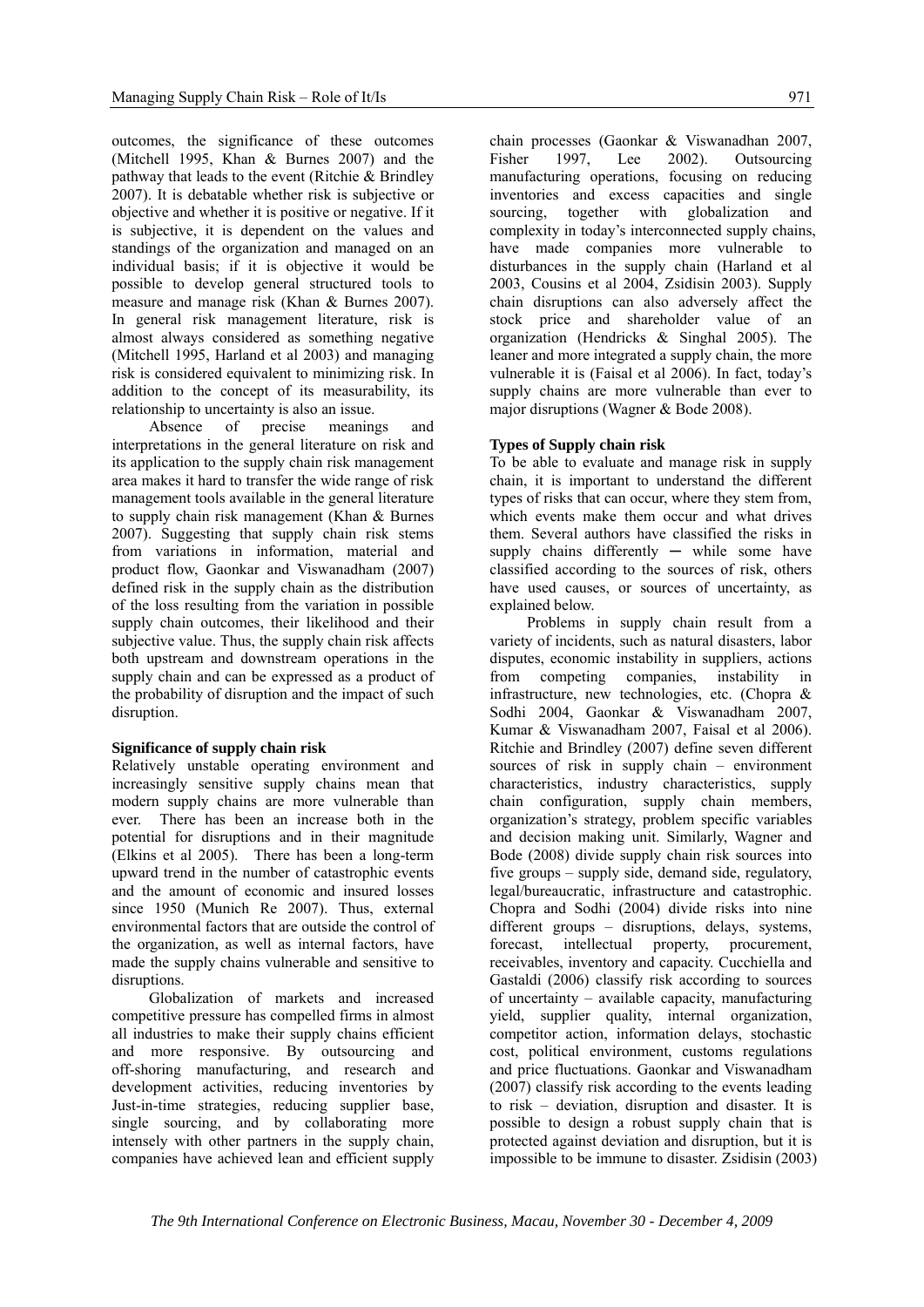classify supply chain risk based on the characteristics on which it depends – item, market and supplier characteristics.

Several entities in a supply chain may have goals that are conflicting with each other and therefore may pose higher risk to the supply chain (Ritchie & Brindley 2007). Actions taken by individual members to protect themselves against disruptions in the chain may hide the problems until they become serious (Gaonkar & Viswanadham 2007). Poor communication across the supply chain makes it harder to manage problems at an early stage. Importantly, what could easily have been solved or avoided if discovered at an early stage may grow to a major disruption further down the chain. This can not only affect the processes, but also has a negative impact on the relations among the member entities in the supply chain. A well developed IT system is crucial to avoid these problems. Studies connecting supply chain risk to information technologies/systems are very limited (Finch 2004).

Risk in supply chain is a relatively new area of research and is not well understood (Khan & Burnes 2007). There are, however, some studies on supply chain risks. For example, Hendricks and Singhal (2005) have evaluated the impact of supply chain risk on company's performance. Serious disruptions in supply chain resulted in 10% fall in share price and 40% fall in the general firm performance (Hendricks & Singhal 2005). A study by Wagner and Bode (2008), however, noted that disruption in the supply chain has a very low impact on overall performance. They argued that the impact on the supply chain is highly overestimated, especially the risk that stems from uncommon, catastrophic events, such as natural disasters and terrorism attacks. It is important to notice the difference in the dependent variable chosen by these two contrasting studies. While Hendricks and Singhal (2005) used company's share market value as the dependent variable, Wagner and Bode (2008) measured the impact of supply chain disruptions on overall supply chain performance.

While Hendricks and Singhal (2005) base their study on companies already affected by disruption (therefore excluding the probability of disruption occurring), Wagner and Bode (2008) use a random sample of companies in Germany from which to collect data. Even though the disruption to the supply chain might be short in duration, the study observed that its effect is felt strongly on the company's ability to recover (Wagner & Bode 2008). Wagner and Bode (2008) have operationalised the supply chain risk construct essentially from its sources – supply side, demand side, infrastructure, regulatory/legal and

bureaucratic, and catastrophic risks. They observed that the demand side and supply side risks contribute to negative supply chain performance, while the other three risks (infrastructure, regulatory and catastrophic) have no clear negative impact on supply chain performance. Importantly, this study confirms previous research in supply chain management that stressed the importance of supply and demand coordination for achieving supply chain performance (Kleindorfer & van Wassenhove 2004). While some past studies discussed various types of risks (Johnson 2001, Cucchiella & Gastaldi 2006, Gaonkar & Viswanadham 2007, Ritchie & Brindley 2007, Kleindorfer & Saad 2005), others provided general guidelines for managing the supply chain risk (Chopra & Sodhi 2004, Craighead et al 2007, Zsidisin et al 2005). However, the influence of these mitigation strategies on the relationship between supply chain risk and supply chain performance were not studied in the past.

## **Managing supply chain risk**

Even though risk in the supply chain has been discussed in the past, only recently have companies started taking action to manage risk. Deloitte and Touche (2004) and Tang (2006) defined supply chain risk management as the process that involves controlling, monitoring and evaluating supply chain risk and optimizing actions to prevent disruption and/or to quickly recover from disruption. The work with supply chain risk management is still in an early stage and is often driven by a few single enterprises; it would, however, be of benefit for all parts of the supply chain to mitigate risk (Ritchie & Brindley 2007).

There are many possibilities for managing risk. (Kumar & Viswanadham 2007) note that, even though each project is unique, the supply chain is often similar and built on a general basis. It is therefore possible and useful to develop a management system for managing risk in the supply chain. Some authors argue that supply chain risk management is a systematic approach that describes all the relevant disruptions along with appropriate actions and roles and responsibilities (Gaonkar & Viswanadham 2007). Risk management systems generally follow three basic steps – identification of the risks, estimation of their probabilities and significance. Based on this, a decision is made about the risks that are acceptable. Finch (2004) identified five major components in risk management – risk identification, analysis, reduction, transfer and acceptance, and monitoring. Faisal et al (2006) describes risk management as a process of understanding the risks and minimizing their impact on the company. Thus, risk management involves identification, assessment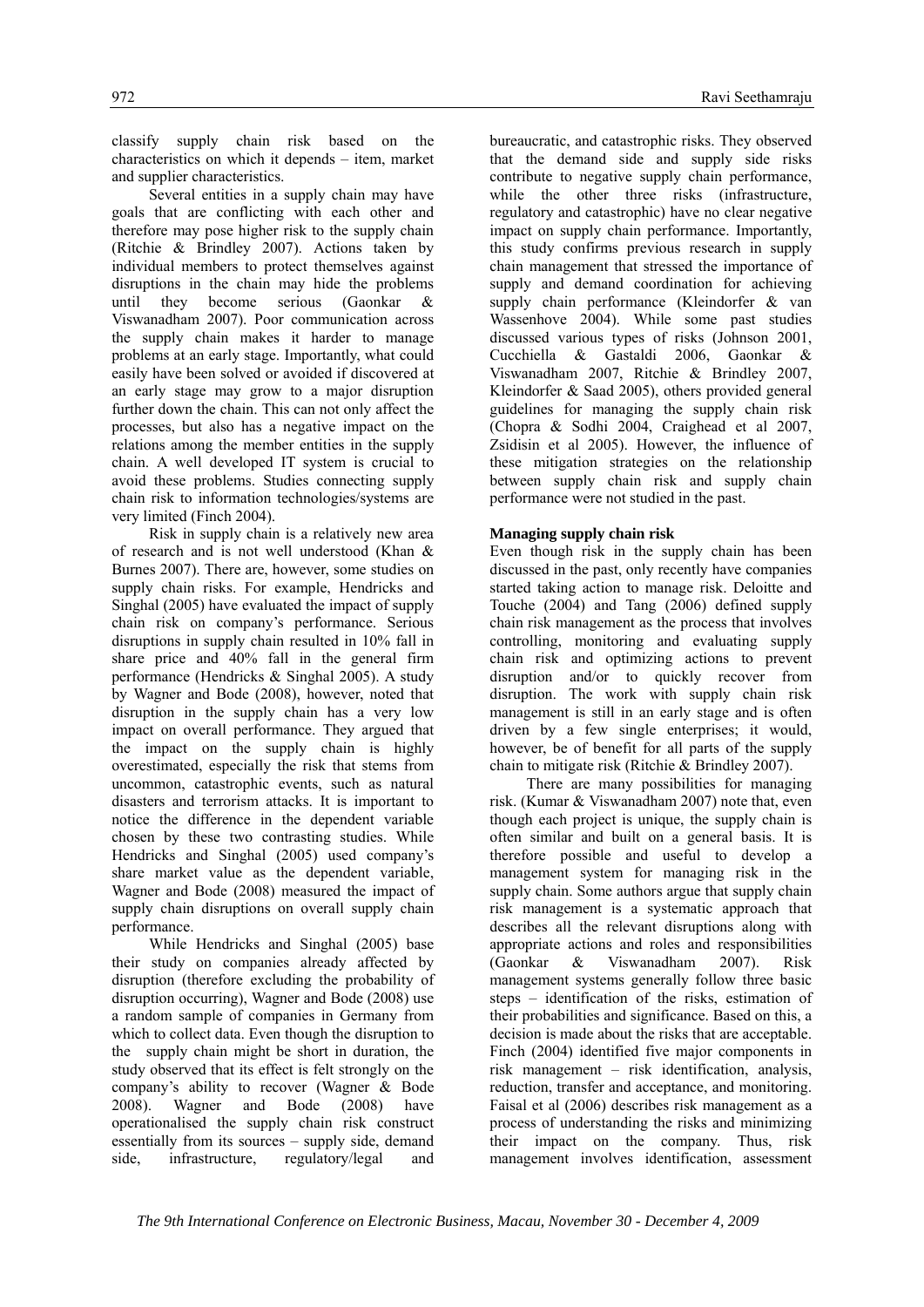and quantification of potential supply chain disruption and developing strategies to eliminate, mitigate and/or transfer the risk and build resilience. The objective is to control the organization's exposure to risk, reduce its negative impact and build the ability to recover.

There are two approaches to managing the supply chain risk – preventive and interceptive (Finch 2004) or proactive and reactive. In addition to these two, organizations also try to avoid, eliminate or transfer the risk. While preventive or proactive risk management strategies focus on reducing the company's exposure to different types of risks and preventing the occurrence of risks, interceptive or reactive risk management strategies deal with the consequences of the disruption and involves developing actions to minimize the damage when a disruption has occurred and to quickly recover. Though preventive risk management is useful, it can never completely protect the company from risk (Gaonkar & Viswanadham 2007). Organizations try if possible to avoid or eliminate risk with the help of management strategies. Alternatively, companies may try to simply transfer the risk to other members in the supply chain. Though this strategy does not completely minimize the risk, it will at least shift the responsibility of mitigating that risk to another member in the supply chain, who may have better expertise to deal with those issues. For example, many organizations outsource some of the operations at the supply side and/or at the demand-side to a more competent external partner and thereby minimize their supply chain risk significantly.

Managing risk in the supply chain differs from general risk management. Risks in the supply chain often are interconnected, and actions to decrease one risk often lead to the increase of another risk (Chopra & Sodhi 2004). Management has to balance these actions so that the total risk is minimized, without affecting the company's performance. Risks are also interconnected vertically through the supply chain, which means that risk management within one company might affect other companies in the chain. (Ritchie & Brindley 2007) argue that a risk in the supply chain affects all parts in the chain, upstream as well as downstream, and therefore should be managed through cooperative actions among the parts of the chain. Even though they find evidence for a trend towards more cooperative management responses in supply chains, this work is still in an early phase. In the same way, Gaonkar and Viswanadham (2007) argue that the supply chain has to be managed at three different levels: strategic, tactical and operational, where operational refers to process-level, tactical is company level and

strategic refers to management of external partners and parts of the supply chain. They also mean that risk can occur on different levels: single company level, network level, industrial level or environmental level, and that risks have to be managed at these levels as well.

To mitigate this risk the companies in the supply chain have to trust each other, share information frequently and have collaborative relationships. (Faisal et al 2006) find that this situation is rather rare in today's supply chains, especially among manufacturing small and medium sized companies. Furthermore Ritchie and Brindley (2007) suggest that agreement on common performance standards, effective communication and a close partnership are also important to mitigate this risk.

Disruptions are likely to occur, big or small, with higher or lower impact. Organizations need to be well prepared to meet frequent risks with lower impact. Typically organizations do not have any plans to deal with the less likely risks that may have a major impact on the company, while they are well prepared to meet frequent risks (Chopra & Sodhi 2004). The most significant ways companies protect themselves against supply chain disruptions today include systematized and controlled handling of orders and order status, maintaining excess capacities, inventories, and safety margins in time and capacities (Gaonkar & Viswanadham 2007, Chopra & Sodhi 2004). These are inefficient and resource consuming ways of managing risk and there are more effective tools and strategies for managing the supply chain risk that could be deployed.

Certain paths in the supply chain are of higher risk than others because of the higher likelihood of disruption and/or higher impact. It therefore makes sense to deploy resources where the risk is high. Faisal et al (2006) have identified trust among supply chain partners, collaborative relationships, information sharing and knowledge about risks as key variables that influence a company's ability to manage supply chain risk. Strategic risk planning, corporate social responsibility and aligning incentives and revenue sharing policies are found to be other variables that are dependent upon the key variables mentioned earlier. In addition, agility in the supply chain, risk sharing and information security are other variables that are important, though with less influence (Faisal et al 2006). It is argued that supply chain agility not only allows firms to respond efficiently and effectively to unanticipated changes, but also works as a risk mitigation strategy in managing the unanticipated and actual disruptions in a supply chain (Kleindorfer & Saad 2005, Chopra & Sodhi 2004). Supply chain agility is considered an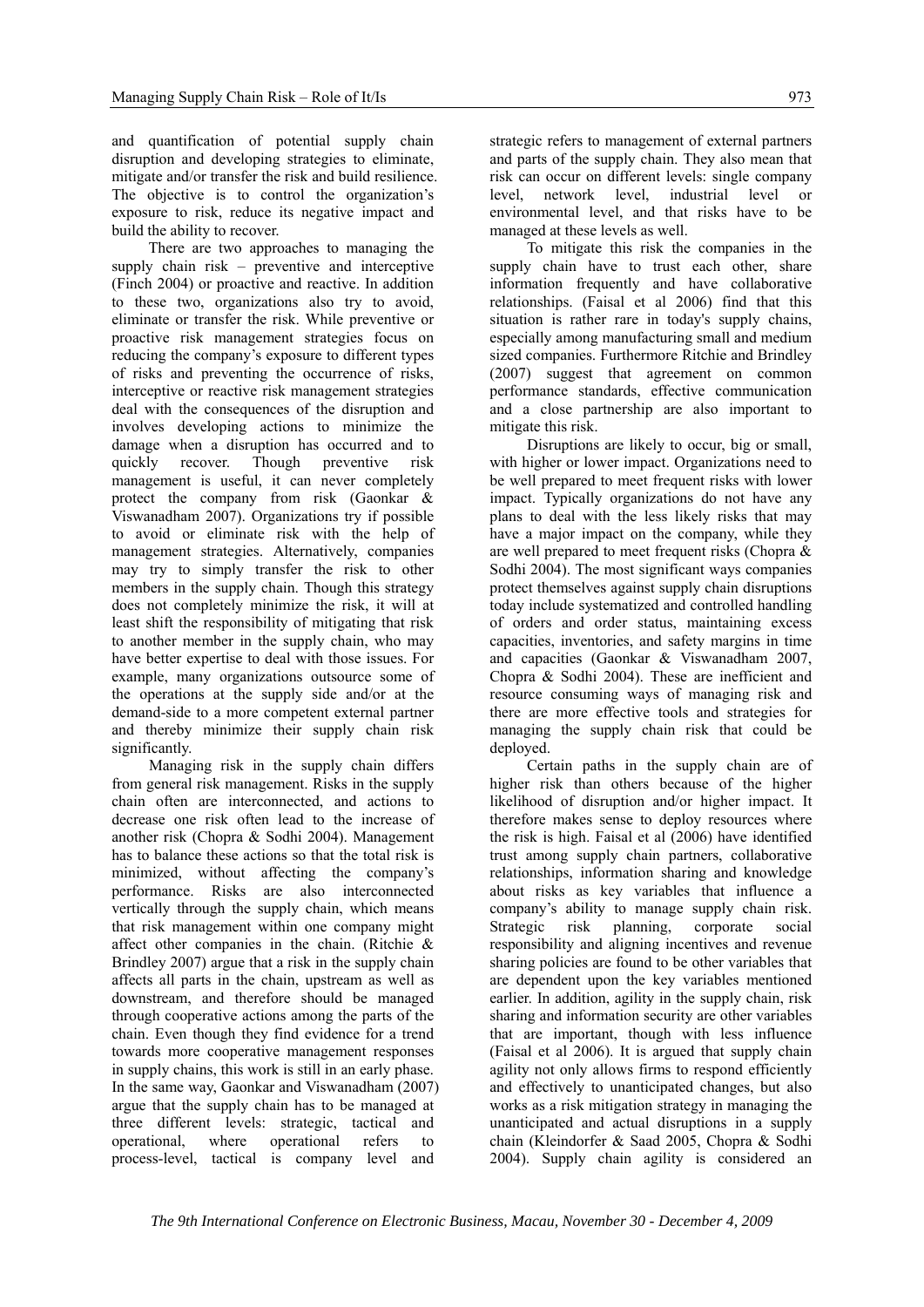important factor in risk mitigation as well as in response (Braunscheidel and Suresh 2009).

Different types of tools used to manage risk in the supply chain are mentioned in the literature. Many of them are general frameworks and need further development or specification to be useful tools for supply chain managers. For example, Gaonkar and Viswanadham (2007) proposed a framework, based on mathematical models, for management of disruptions and another for management of deviations, both in a preventive way. Kumar and Viswanadham (2007) suggested a framework for an IT enabled case-based decision system to handle risks in the supply chain and Chopra and Sodhi (2004) offered a general approach for supply chain managers to work with risks. Kumar and Viswanadhan (2007) suggested the use of IT to capture information from former cases with similar risks and make them available to managers to learn and apply.

Ritchie and Brindley (2007) proposed strategies for supply chain risk management that include risk insurance, information sharing, relationship development, agreed performance standards, regular joint reviews, joint training and development programs, joint pro-active assessment and planning exercises, developing risk management awareness and skills, joint strategies, inter-partnership structures, and relationship marketing initiatives. They have provided a framework to classify and manage risks and demonstrated with two case studies how their framework can help mitigate these risks.

Chopra and Sodhi (2004) suggest a strategy for companies to manage supply chain risks in two steps: "stress testing" and "tailoring". Stress testing means identifying the company's and its supply chain's properties, such as key processes/suppliers/customers, logistics, inventory, capacity etc, and then presenting a number of "what if" scenarios, questioning what will happen and what actions could be taken in case of disturbance in the supply chain (Chopra & Sodhi 2004). This will help managers and other key personnel in the organization to identify critical risks, actions that could be taken to prevent these risks and how risks interfere with the company. In addition, they will help them to see which risks are not so crucial and not worth the cost of managing. It is then left to the manager to decide which preventive actions to take and how to prepare the company for risks.

## **IT and supply chain risk - challenges**

Information technologies play a key role in managing the supply chain in this digital age. It is argued that a well developed information and

logistics network (Gaonkar & Viswanadham 2007) and increased visibility throughout the supply chain (Christopher  $& Lee 2004$ ) will help in mitigating supply chain risk. Information systems that deliver effective information sharing and compatibility among all partners, and monitoring of the supply chain processes are considered important requirements for managing supply chain risk (Rhee et al 2006). Unfortunately, the current crop of information systems, including the enterprise systems do not have adequate capability (Rhee et al 2006).

 Managing the risk typically involves mapping the supply chain, measuring the risk of critical nodes in the supply chain network, identifying appropriate risk reduction mechanisms for high-risk nodes and deploying specific actions to mitigate the risk at these nodes, including initiating inventory visibility systems and deploying collaborative processes with key supply chain partners. Buffering the firm with excess inventories and resources is one of the easiest strategies companies adopt to mitigate supply chain risk. In addition, using two or more suppliers for critical inputs, providing additional resources that will offer greater flexibility to react to disruptions, and cushioning the planned lead times to allow a greater buffer for response are other strategies companies adopt for reducing the risk in their supply chains. Information technologies and systems such as enterprise systems and Radio Frequency identification (RFID) are used to manage risk in the supply chain.

 ERP systems are packaged software solutions that are configurable information systems integrating information and information-based processes within and across functional areas in an organization. They were originally intended to replace a multitude of legacy systems. Even though the latest versions are now 'web-enabled,' the emphasis is still on the integrated architecture. This lack of open component based ERP system architecture in a dynamic supply chain management context may become its weakness. Concerted moves by almost all the major software vendors towards open integration technologies, acceptance of XML standards for document exchange and conversion have extended their capability. In addition, with a steady move towards web services standards and service-oriented architecture for technology, process and information integration, it now appears feasible to extend that capability further to deal with external partners and achieve supply chain efficiencies.

Technologies such as Web services would allow applications interactions across organizational boundaries economically and incrementally. With Service Oriented Architecture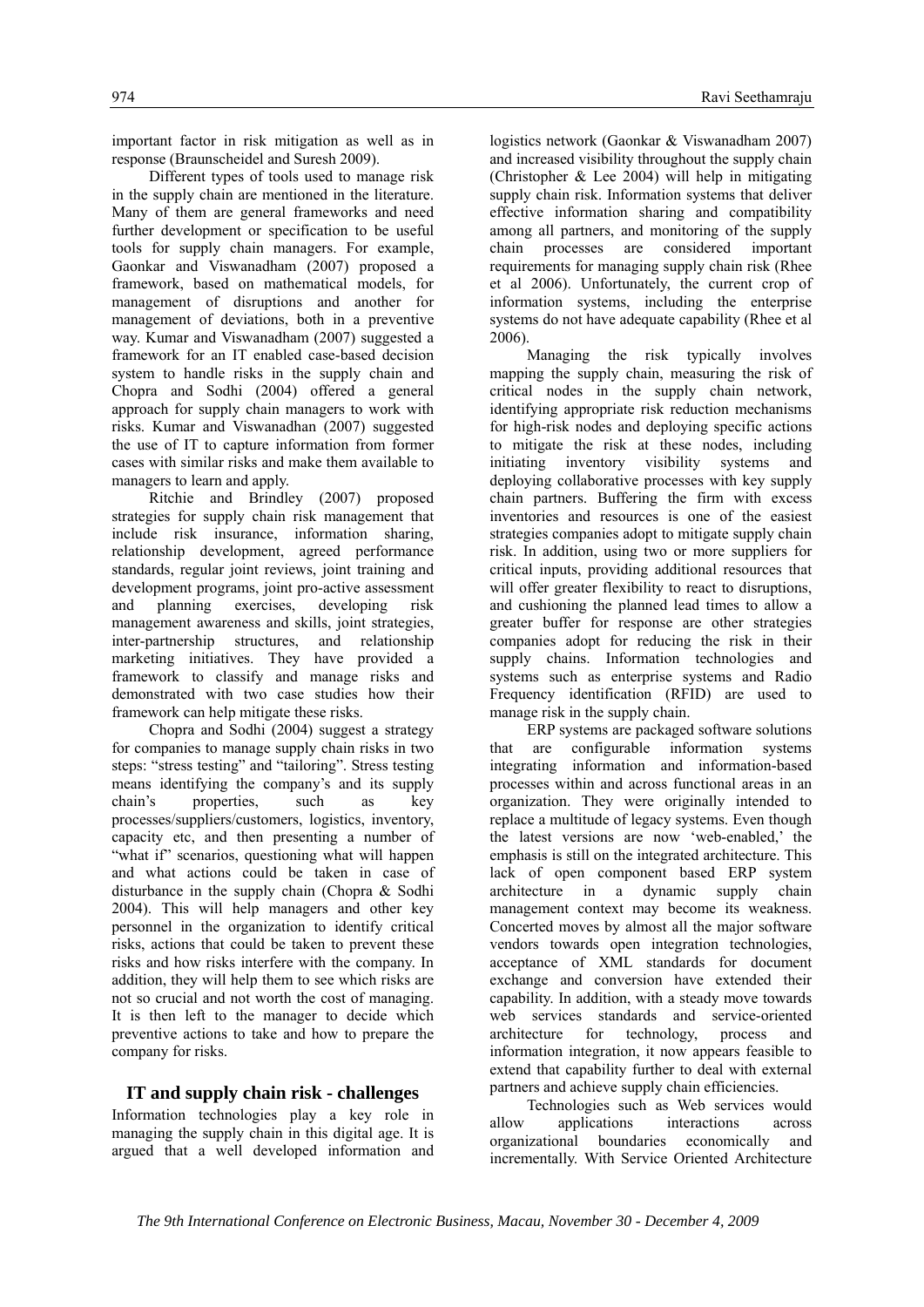(SOA) as its underlying philosophy, Web services are expected to transform the inter-organizational business transactions in future (Padmanabhuni et al 2005) These Web services, designed to support application-to-application interaction without human assistance, can be accessed by disparate devices from handheld devices to large servers. In the supply chain management context, flexibility in business processes is critical. Web services that allow loose coupling of business processes mean that the organization can mix and match their offerings without making large investments in change management (Moitra & Ganesh 2005).

While information and process visibility is a key benefit of implementing an integrated information system such as an enterprise system, a lack of advanced decision support capabilities, lack of process flexibility in adapting to changing supply chain configurations, inadequacies of technology interfaces to extend the enterprise systems, and lack of trust between supply chain partners appear to be constraining the visibility and therefore the firm's ability to mitigate and manage the supply chain risk.

ERP system is a strong backbone to an organization and delivers information ubiquity. If it is not fully exploited, it may become a strategic disadvantage in a network based economy<br>dominated by supply chains. Business dominated by supply chains. Business organizations must manage the visibility, velocity and variability of information across the supply chain efficiently and effectively by the depth, quality and timeliness of information enabled by the ERP environment. While collaboration between various supply chain partners is the key requirement to achieve visibility, the efficiency of collaboration is restricted by non-integrative environments and the lack of process standards.

Moves by various industry groups and organizations towards development and acceptance of process management standards for different industries are expected to make process and information integration between partners in the supply chain easier. Some of the process activity standards popular in the industry are 'SCOR' (Supply Chain Operations Reference Model by Supply Chain Council) for manufacturing supply chains, DCOR/VCOR (Design Chain Operations Reference model for Design and Value Chain Operations Reference Model for Value Chains), eTOM for the telecom industry, ITIL (Information Technology Infrastructure Library) for information technology industry, and SEI (Software Engineering Implementation) capability maturity model for the software industry.

In the supply chain management context, in addition to the SCOR model, Supply Chain Management Institute's SCM framework

developed by the Global Supply Chain Forum, Supply Chain Consortium's Best Practice framework and APQC (American Productivity and Quality Council) Process Classification framework (PCF) are some of the commonly used supply chain management frameworks. These frameworks are expected to establish a common language for communicating ideas, concepts, methodologies, measurement and practices and to document supply chain activities and thereby increase the visibility and understanding of the information.

These frameworks are expected to make process and information integration between the enterprises easier (Davenport 2005) and thereby enhance visibility. Recent developments of modern business process modelling and management tools, such as PetriNets, eBRL, and several workflow modelling tools and languages, are also expected to improve process visibility compared to previous frameworks. Thus, increased visibility of the processes and information across the supply chain will help organizations to reduce risk and mitigate its effect. By quickly identifying the disruption and therefore being able to rapidly react and take action to prevent the disruption from impacting customers, increased visibility will help manage the supply chain risk better.

## **Research directions and conclusions**

Existing information systems and technologies can be leveraged for identification, assessment and mitigation of supply chain risk. For example, standardization of business processes and information across supply chains will help in identifying the potential risk in the supply chain.

Information technologies play an important role in managing supply chains, both in delivering efficiencies as well as in managing the supply chain risk through improved visibility and information sharing and collaboration. The following research questions are therefore identified:

- 1. What is the importance of supply chain risk for supply chain managers and IT managers?
- 2. How is supply chain risk identified and managed in Australian organizations?
- 3. What is the role of information technologies such as enterprise systems in managing the supply chain risk?
- 4. What is the role of the Supply Chain Operations Reference (SCOR) model and/or other reference models in managing the supply chain risk?
- 5. What is the role of these emerging technologies such as Service oriented architecture and Web services?
- 6. What is the influence of traditional control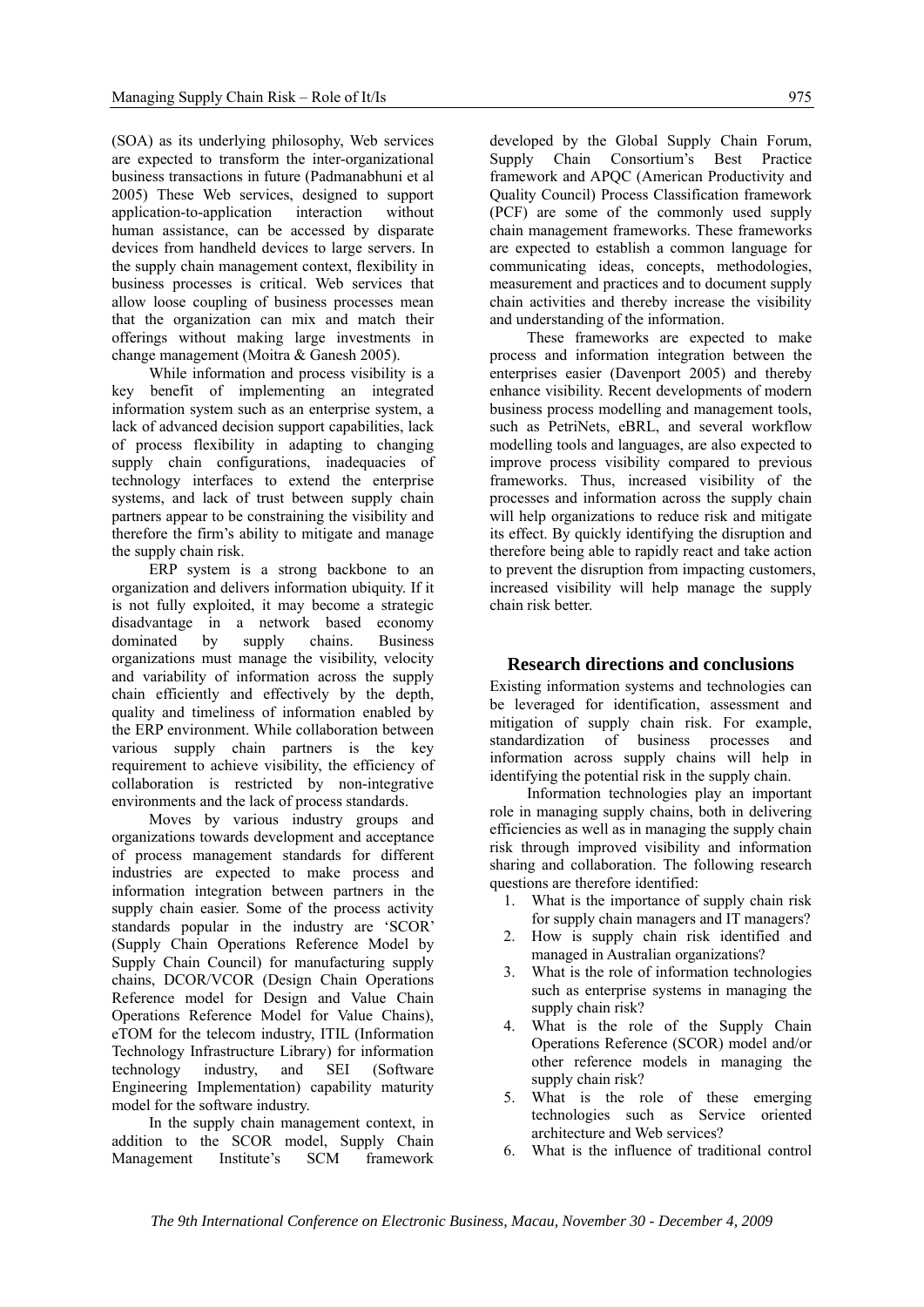variables such as trust, information management practices, process management maturity, IT infrastructure management capability, change management, industry structure, competition, supply chain structure and organizational size?

Despite the huge potential and significant benefits put forward by consultants and academics, business organizations are in a very early stage in developing and executing strategies for managing supply chain risk. Other than some large organizations, there are no significant organizations in the Australasian region that have integrated supply chain risk management into their strategic planning process.

The aim of this research study is exploratory; research and theory are at a formative stage and the phenomenon is not well understood. Even though literature on general risk management is abundant, it is predominantly based on mathematical modelling. By adopting multiple theoretical lenses and by applying the knowledge of managing risk in other areas, the proposed research is also aligned with Yin's (2004) recommendation to explore and test alternative explanations in different contexts. A multi-case research design, based upon literal replication logic is necessary at the early stages. Recognizing the nascent stage of the research and the limited number of organizations contemplating and strategizing supply chain risk management, selection of cases could be purposeful (Huberman & Miles 2002) and must cover organizations and industry sectors that are active in implementing supply chain risk management strategies. A combination of qualitative and quantitative methodology is useful in answering the several research questions.

While information visibility and sharing of information are considered important in managing the supply chain risk, the risk to the firm's intellectual property when information is shared in an extended enterprise with supply chain partners is a challenge. How can you minimize the supply chain risk without leaking strategic information through increased visibility? How do you differentiate the sharing of information about the production plans and products with the information about your new products and product development? With many information and process management aspects now outsourced, this risk may further jeopardize the company's ability to maintain the security of its information.

For many firms, there is an ongoing tension between information security and information sharing in the supply chain context and it is a challenge to the ability of the firms to collaborate. Trust is another important challenge in managing the supply chain risk. Improved visibility of the

processes and information across the supply chain is expected to improve trust among partners. Sharing information about the products, promotions, production plans, sales and operations plans, and transportation and distribution planning is important in building trust. Creating information visibility in terms of information sharing, enabled by information technology, may act like an enabler in building and improving trust. But if this is not supported by consistent execution, this high level of visibility may erode trust among partners and jeopardize their relationships and collaboration.

Supply chain risk management continues to be important to researchers in the supply chain management field as well as for information systems scholars. The double-edged role played by information technologies in identification and mitigation of the risk across the supply chain along with the traditional challenges such as trust, strategy execution, leveraging existing technologies and processes, and supply chain agility continue to throw new challenges to researchers and practitioners.

#### **References**

- [1] Braunscheidel, M.J. and Suresh, N.C. (2009) "The organizational antecedents of a firm's supply chain agility for risk mitigation and response," *Journal of Operations Management*, vol. 27, pp.119-140.
- [2] Chopra, S. and Sodhi, M.S. (2004) "Managing risk to avoid supply-chain breakdown", *MIT Sloan Management Review*, vol. 46, no. 1, pp. 52-61.
- [3] Christopher, M. and Lee, H. (2004), "Mitigating supply chain risk through improved confidence", *International Journal of Physical Distribution & Logistics Management*, vol. 34, no. 5, pp. 388-396.
- [4] Cousins, P., Lamming, R.C. and Bowen, F. (2004). "The role of risk in (2004), "The role of risk in environment-related initiatives". *International Journal of Operations & Production Management*, vol. 24, no. 6, pp. 554-565.
- [5] Craighead, C.W., Blakchurst, J., Rungtusanatham, M.J. & Handfield, R.B. (2007) "The severity of supply chain disruptions: design characteristics and mitigation capabilities," *Decision Sciences*, Vol. 38, No.1, pp.131-156.
- [6] Cucchiella, F. and Gastaldi, M. (2006), "Risk management in supply chain: a real option approach", *Journal of Manufacturing Technology Management*, vol. 17, no. 6, pp. 700-720.
- [7] Elkin, D., Handfield, R.B., Blackhurst, ZJ. and Craighead, C.W. (2005) "18 Ways to